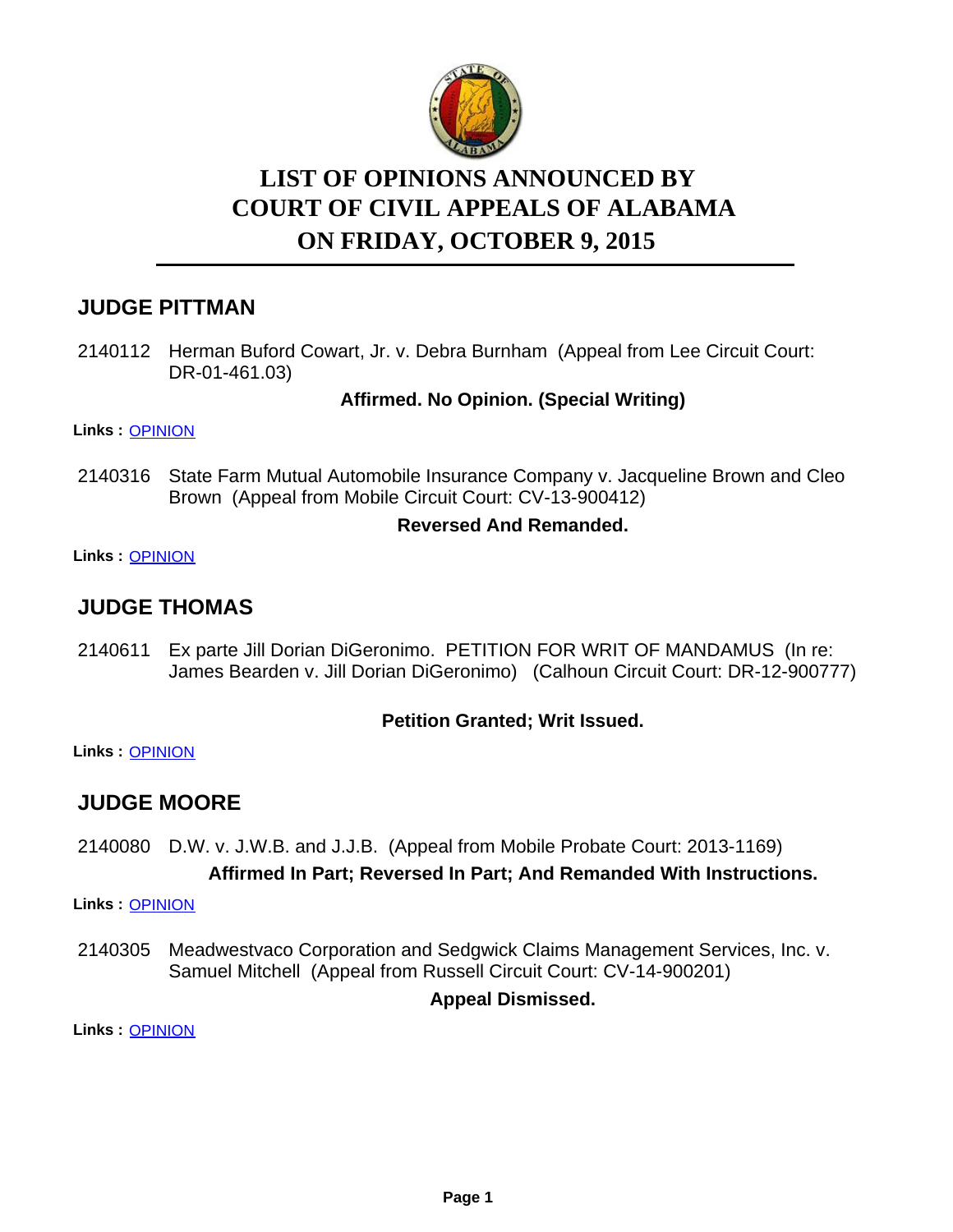2140780 J.W. v. Houston County Department of Human Resources (Appeal from Houston Juvenile Court: JU-12-489.03)

#### **Affirmed.**

#### **Links :** [OPINION](https://acis.alabama.gov/displaydocs.cfm?no=689841&event=4GR0LHHXF)

2140953 Ex parte A.D.P. PETITION FOR WRIT OF MANDAMUS (In re: K.M.D. v. A.D.P.) (Etowah Circuit Court: DR-15-293)

#### **Petition Granted In Part And Denied In Part; Writ Issued.**

#### **Links :** [OPINION](https://acis.alabama.gov/displaydocs.cfm?no=689843&event=4GR0LHI88)

2140528 S.H. v. Macon County Department of Human Resources (Appeal from Macon Juvenile Court: JU-02-134.04) *(Consolidated with 2140529, 2140530.)*

#### **Appeal Dismissed.**

#### **Links :** [OPINION](https://acis.alabama.gov/displaydocs.cfm?no=689838&event=4GR0LHGM5)

2140529 S.H. v. Macon County Department of Human Resources (Appeal from Macon Juvenile Court: JU-08-37.03) *(Consolidated with 2140528, 2140530.)*

### **Appeal Dismissed.**

#### **Links :** [OPINION](https://acis.alabama.gov/displaydocs.cfm?no=689838&event=4GR0LHGM5)

2140530 S.H. v. Macon County Department of Human Resources (Appeal from Macon Juvenile Court: JU-14-09.02) *(Consolidated with 2140528, 2140529.)*

### **Appeal Dismissed.**

**Links :** [OPINION](https://acis.alabama.gov/displaydocs.cfm?no=689838&event=4GR0LHGM5)

## **JUDGE DONALDSON**

2140503 Cecil R. Dorsett and Barbara B. Dorsett v. Deepali Singla and Ish Singla (Appeal from Jefferson Circuit Court: CV-13-902506)

#### **Reversed And Remanded.**

**Links :** [OPINION](https://acis.alabama.gov/displaydocs.cfm?no=689837&event=4GR0LHGG3)

Ex parte Alabama Department of Labor (formerly the Alabama Department of Industrial Relations). PETITION FOR WRIT OF MANDAMUS (In re: Charter HR, Inc. v. Alabama Department of Labor (formerly the Alabama Department of Industrial Relations)) (Tallapoosa Circuit Court: CV-13-900004) 2140907

### **Petition Granted; Writ Issued.**

**Links :** [OPINION](https://acis.alabama.gov/displaydocs.cfm?no=689842&event=4GR0LHI2L)